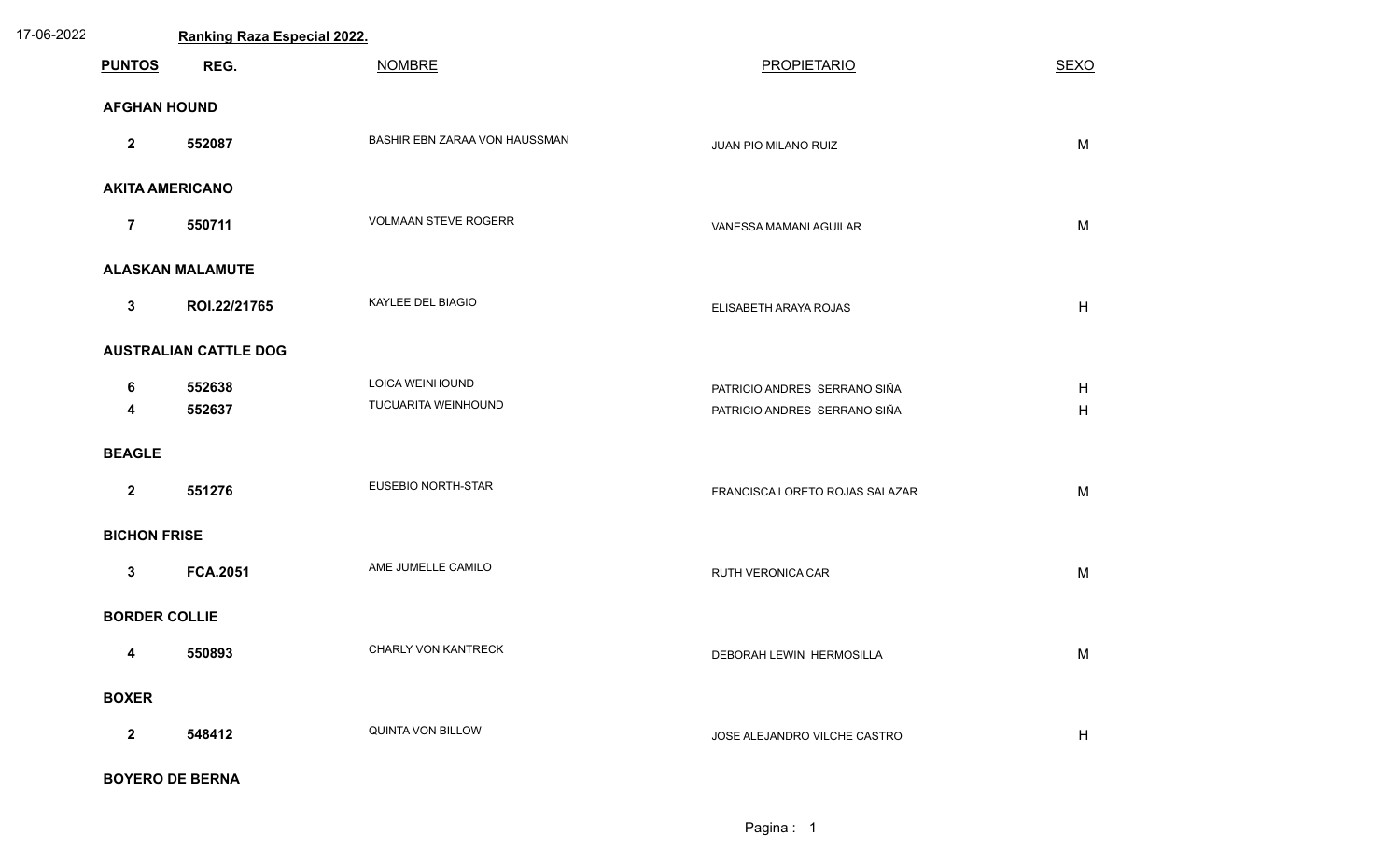| 17-06-2022 |                       | <b>Ranking Raza Especial 2022.</b> |                                           |                                           |                  |
|------------|-----------------------|------------------------------------|-------------------------------------------|-------------------------------------------|------------------|
|            | <b>PUNTOS</b><br>5    | REG.<br><b>FCA.14289</b>           | <b>NOMBRE</b><br>ELLIOT DE CUMBRE ARRAYAN | <b>PROPIETARIO</b><br>JAZMIN DURAN BUSTOS | <b>SEXO</b><br>M |
|            | $\mathbf{2}$          | <b>FCA.14238</b>                   | DENVER DE CUMBRE ARRAYAN - ARGENTINA      | AMANDA PAULINA OLIVARES LEON              | M                |
|            | <b>BULL TERRIER</b>   |                                    |                                           |                                           |                  |
|            | 11                    | 552314                             | WALTER MONTANA THE GORFEOUS               | MIGUEL HENRIQUEZ CASTRO                   | M                |
|            | 5                     | 552270                             | BELLA CAN WALKER                          | JOSE LUIS GUTIERREZ OLGUIN                | H                |
|            |                       | <b>BULLDOG FRANCES</b>             |                                           |                                           |                  |
|            | 15                    | 551602                             | FERTOMBULL ZELENSKI                       | YASMIN HOUDELY JADUE                      | M                |
|            | 14                    | 551607                             | FERTOMBULL ZULEMA                         | YASMIN HOUDELY JADUE                      | H                |
|            | 5                     | 551605                             | FERTOMBULL ZORELLO                        | YASMIN HOUDELY JADUE                      | M                |
|            | 4                     | 548673                             | DIDIEL ANDES EL INDOMITO                  | SERGIO ANDRES SOTO PEDRAZA                | M                |
|            | <b>BULLDOG INGLES</b> |                                    |                                           |                                           |                  |
|            | 26                    | KCP-RD-01333/22                    | ANZA BULLS WALLACE                        | MARCELO MERIÑO ARAVENA                    | M                |
|            | 6                     | KCP-RD-01685/22                    | LUCERO TONY BRUS BULLS                    | ANTHONY BRUSS DELGADO TAPIA               | H                |
|            | 5                     | 550873                             | FACE TO LOVE BIS                          | FRANCISCO GUZMAN NEIRA                    | H                |
|            | 4                     | 550872                             | FACE TO LOVE GHAZI                        | FRANCISCO GUZMAN NEIRA                    | M                |
|            | 3                     | KCP-RD-01335/22                    | ANZA BULLS WONDERLUST                     | MARCELO MERIÑO ARAVENA                    | H                |
|            | $\mathbf{2}$          | KCP-RD-00062/22                    | FIORELLA TONY BRUS BULL                   | MARCELO MERIÑO ARAVENA                    | H                |
|            | <b>BULLMASTIFF</b>    |                                    |                                           |                                           |                  |
|            | 15                    | 552366                             | <b>TRACKERSBULL DEREK</b>                 | MARCOS EMILIO ARLEO CAMPOS                | M                |
|            | 5                     | 552370                             | TRACKERSBULL ARIZONA                      | MARCOS EMILIO ARLEO CAMPOS                | H                |
|            | 4                     | 550358                             | DI MONTOGGIO INTI                         | CLAUDINA PALMA ALVAREZ                    | H                |
|            | <b>CANE CORSO</b>     |                                    |                                           |                                           |                  |
|            | 3                     | LOP.608216                         | SPIRITGUARDIAN OF DREAMS KAI              | CAROLINA REVECO JAÑA                      | M                |
|            | $\mathbf{2}$          | 547519                             | JULIA MOUNT DE EUZKADI                    | XAVIERA DE ARETXABALA MONTALDO            | H                |
|            |                       |                                    |                                           |                                           |                  |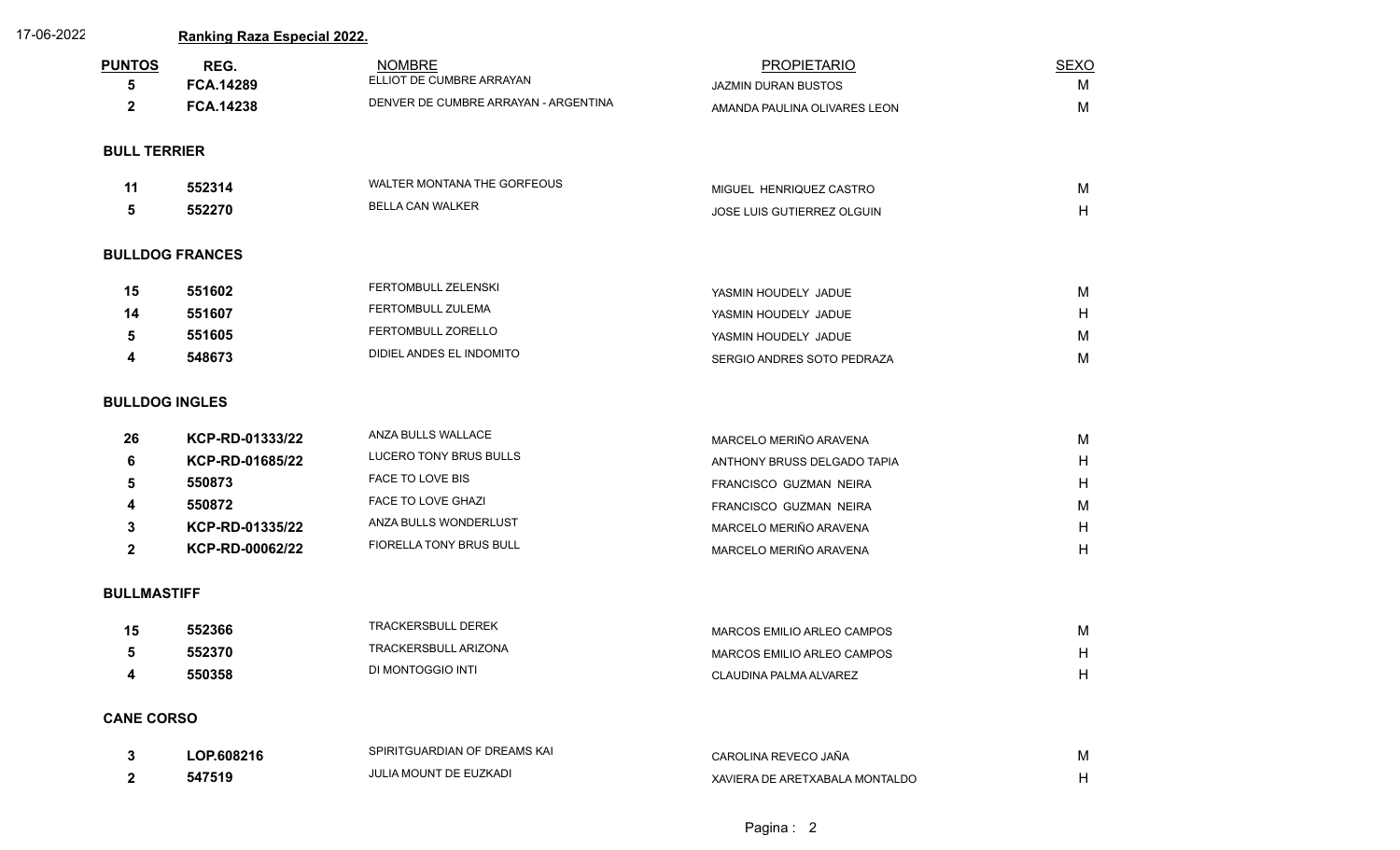| 17-06-2022 |                             | Ranking Raza Especial 2022.           |                                  |                                      |             |  |
|------------|-----------------------------|---------------------------------------|----------------------------------|--------------------------------------|-------------|--|
|            | <b>PUNTOS</b>               | REG.                                  | <b>NOMBRE</b>                    | <b>PROPIETARIO</b>                   | <b>SEXO</b> |  |
|            | <b>CHIHUAHUA PELO CORTO</b> |                                       |                                  |                                      |             |  |
|            | $\mathbf{3}$                | <b>FCA.29664</b>                      | ELEK EL BLANCO PC NORD RICCHEZZE | ADRIANA BEATRIZ MEDINA               | M           |  |
|            |                             | <b>DACHSHUND MINIATURA PELO CORTO</b> |                                  |                                      |             |  |
|            | $\mathbf{3}$                | 551950                                | NASSOUMI TRIBU SEÑORITA AMELIA   | CLAUDIA ANDREA NEIRA MELLA           | H           |  |
|            |                             | DACHSHUND MINIATURA PELO DURO         |                                  |                                      |             |  |
|            | 6                           | 552154                                | SAUL VON BILLOW                  | JOSE ALEJANDRO VILCHE CASTRO         | M           |  |
|            | 3                           | 552151                                | TINA VON BILLOW                  | ANTONIO SEBASTIAN FALCON GONZALEZ    | H           |  |
|            | <b>DOBERMANN</b>            |                                       |                                  |                                      |             |  |
|            | 9                           | 549668                                | ATILA FELDMOND                   | MARIO SOTO LUNA                      | M           |  |
|            | 4                           | 549559                                | SELK'NAM'S WILLIAM STAR          | RENATO MANUEL DIAZ VIÑUELA           | M           |  |
|            | $\mathbf{3}$                | 549664                                | AYUN FELDMOND                    | PAMELA CONTRERAS RAMOS               | H           |  |
|            | <b>FILA BRASILERO</b>       |                                       |                                  |                                      |             |  |
|            | $\overline{\mathbf{4}}$     | 549152                                | SIBIRLAND'S DUMA                 | CRISTIAN ARREDONDO ZELADA            | H           |  |
|            |                             | <b>FOX TERRIER WIRE HAIR</b>          |                                  |                                      |             |  |
|            | $\mathbf{3}$                | 553634                                | LA JUANA TUREN'STAFF             | <b>RODRIGO TUREN</b>                 | H           |  |
|            |                             | <b>GOLDEN RETRIEVER</b>               |                                  |                                      |             |  |
|            | $\mathbf{3}$                | 551436                                | CHILESTOLZ LORD DENVER           | RODRIGO ANTONIO SANTILLAN VILLALOBOS | M           |  |
|            | $\overline{2}$              | 550661                                | STAR FIRE GOLDEN CEDELLA         | GIANCARLOS IBARRA PACHECO            | H           |  |
|            |                             | <b>PASTOR AUSTRALIANO</b>             |                                  |                                      |             |  |
|            | $\overline{7}$              | 552535                                | CENTRAL VALLEY SOMBRA            | KAREN SUBELMAN                       | H           |  |
|            |                             |                                       |                                  | Pagina: 3                            |             |  |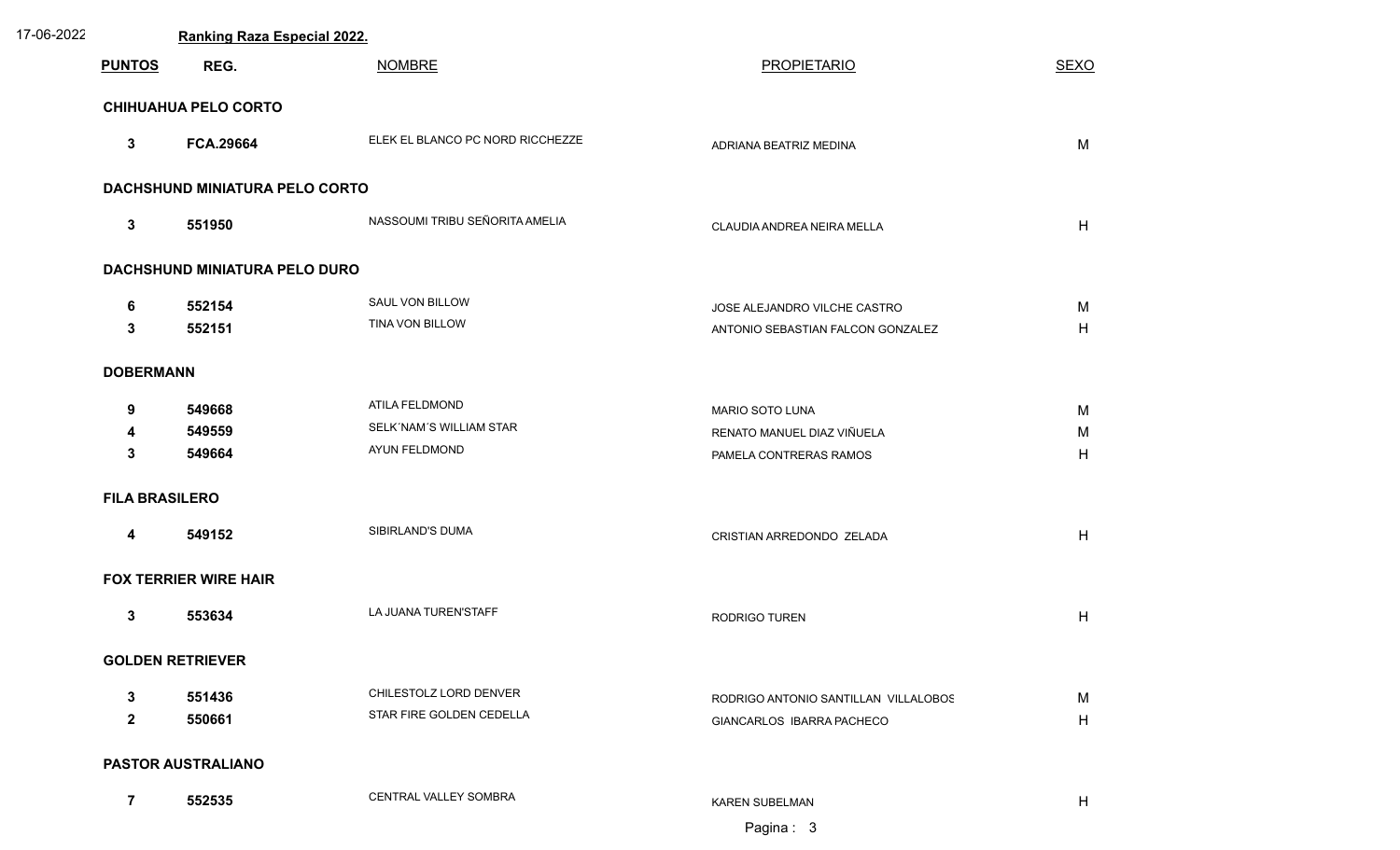| 17-06-2022 |               | <b>Ranking Raza Especial 2022.</b> |                                                 |                                          |                  |  |
|------------|---------------|------------------------------------|-------------------------------------------------|------------------------------------------|------------------|--|
|            | <b>PUNTOS</b> | REG.<br>553707                     | <b>NOMBRE</b><br>AUSTRAL WINDS I FEEL IT COMING | <b>PROPIETARIO</b><br>ELIAS CHOMALI LIRA | <u>SEXO</u><br>М |  |

| NOMBRE                        | PROPIETARIO               | SEXO |
|-------------------------------|---------------------------|------|
| USTRAL WINDS I FEEL IT COMING | <b>ELIAS CHOMALI LIRA</b> | IV.  |

## **PASTOR BELGA GROENENDAEL**

| $\overline{7}$<br>3<br>$\mathbf{2}$ | 552238<br>552235<br>547603                         | WINEVERRY MISCHIEF MANAGED<br>WINEBERRY RAVENCLAW'S WISDOM<br>MUSTAFA SULTAN DIAMONDS                   | OSCAR ALFREDO ESTAY ESPINOLA<br>CRISTIAN MANUEL ARREDONDO ZELADA<br>ALAN SANTIBAÑEZ SEPULVEDA | H<br>M<br>M |  |  |  |
|-------------------------------------|----------------------------------------------------|---------------------------------------------------------------------------------------------------------|-----------------------------------------------------------------------------------------------|-------------|--|--|--|
|                                     | <b>PASTOR BLANCO SUIZO</b>                         |                                                                                                         |                                                                                               |             |  |  |  |
| $\mathbf{3}$                        | 551879                                             | SWISS EDITION MY BABY MALIBU                                                                            | ANDREA CONTRERAS VON BECKER                                                                   | H           |  |  |  |
|                                     | PASTOR MINIATURA AMERICANO                         |                                                                                                         |                                                                                               |             |  |  |  |
| 9<br>3<br>$\mathbf{2}$              | 551867<br><b>UKU.R.0070923</b><br>04-AI-228-6/MAS. | BOMBOM DE LA CONDESA DEL ALBA<br>SWEET WORLD ALICE FROM WONDERLAND<br>ALICE FROM WONDERLAND SWEET WORLD | MARCO ANTONIO GUZMAN DELGADO<br>CLAUDIA STOCKEBRAND SANDOVAL<br><b>CLAUDIA STOCKEBRAND</b>    | M<br>H<br>H |  |  |  |
|                                     | <b>POODLE STANDARD NEGRO</b>                       |                                                                                                         |                                                                                               |             |  |  |  |
| 4                                   | 548836                                             | GIOGIA DELL'COLLE KATE MIDDLETON                                                                        | JUAN PIO MILANO RUIZ                                                                          | H           |  |  |  |
| <b>PUG</b>                          |                                                    |                                                                                                         |                                                                                               |             |  |  |  |
| $\overline{\mathbf{4}}$             | 550796                                             | DIDIEL ANDES CON TODO SI NO PA QUE                                                                      | ENRIQUE CID PEREZ                                                                             | M           |  |  |  |
|                                     | <b>ROTTWEILER</b>                                  |                                                                                                         |                                                                                               |             |  |  |  |
| 8<br>5<br>$\mathbf{2}$              | 549091<br>549088<br>552560                         | CORSO VON WOHRMS HAUS<br>CHESSIE VON WOHRMS HAUS<br>FREYA VON WOHRMS HAUS                               | VIRINIA CONTRERAS<br>KEIVER ALEXANDER PARRA SALAZAR<br>JOSE VICENTE DELGADO MUNDO             | M<br>H<br>H |  |  |  |
|                                     | <b>SCHNAUZER GIGANTE NEGRO</b>                     |                                                                                                         |                                                                                               |             |  |  |  |
| $\mathbf{3}$                        | 553871                                             | MANUSH DE BARBA NEGRA                                                                                   | JUAN TOBAR VILLANUEVA                                                                         | М           |  |  |  |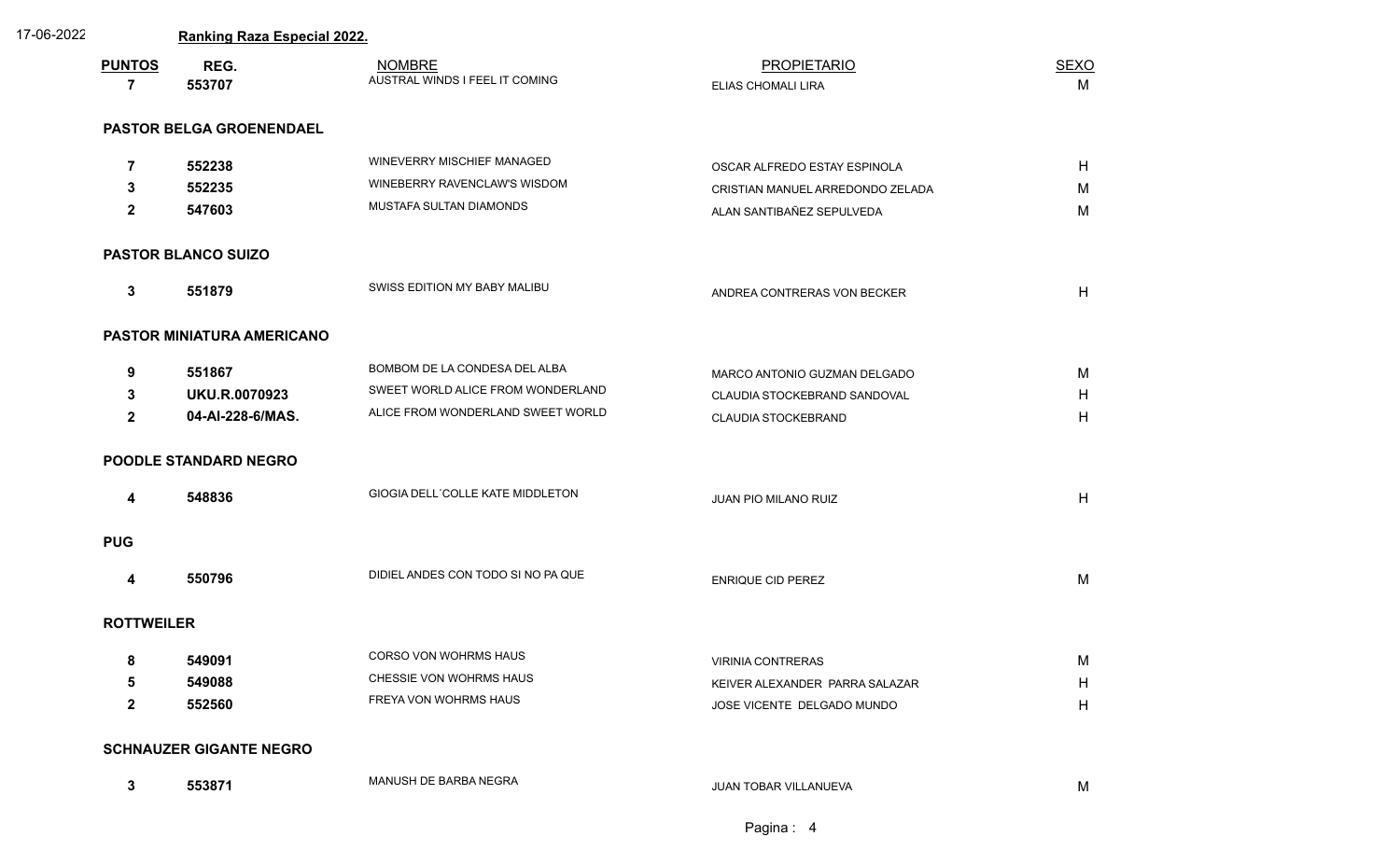| 17-06-2022 | Ranking Raza Especial 2022.              |                                   |                                           |                                    |             |  |  |
|------------|------------------------------------------|-----------------------------------|-------------------------------------------|------------------------------------|-------------|--|--|
|            | <b>PUNTOS</b>                            | REG.                              | <b>NOMBRE</b>                             | <b>PROPIETARIO</b>                 | <b>SEXO</b> |  |  |
|            | <b>SCHNAUZER MINIATURA NEGRO</b>         |                                   |                                           |                                    |             |  |  |
|            | 4                                        | 549817                            | NALA DEL ARRULLO                          | YONATAN ARIAS LOPEZ                | H           |  |  |
|            | <b>SCHNAUZER MINIATURA NEGRO Y PLATA</b> |                                   |                                           |                                    |             |  |  |
|            | $\mathbf{3}$                             | 551326                            | DORA VON MOMBERG ZWINGER                  | ERIKA RUTH MOMBERG REBOLLEDO       | H           |  |  |
|            | <b>SCOTTISH TERRIER</b>                  |                                   |                                           |                                    |             |  |  |
|            | $\overline{7}$                           | 550765                            | CRAZY DEMON TANKERAI                      | NATALIA GODOY GODOY                | H           |  |  |
|            | <b>SHIBA INU</b>                         |                                   |                                           |                                    |             |  |  |
|            | 10                                       | 550487                            | HYRULE PRINCESS ZELDA DEMONA'S HELLHOUNDS | CLAUDIA ALEXANDRA MENESES FIGUEROA | H           |  |  |
|            | $\overline{7}$                           | 550205                            | <b>GUTS GO DEMONA'S HELLHOUNDS</b>        | CLAUDIA ALEXANDRA MENESES FIGUEROA | M           |  |  |
|            | 4                                        | 550587                            | HYRULE PRINCESS ZELDA DEMONA'S HELLHOUNDS | CLAUDIA ALEXANDRA MENESES FIGUEROA | H           |  |  |
|            | <b>SHIH TZU</b>                          |                                   |                                           |                                    |             |  |  |
|            | 6                                        | 551712                            | WANG ONLY RED                             | CARLOS ALBERTO ROJO BARBOZA        | M           |  |  |
|            | <b>SIBERIAN HUSKY</b>                    |                                   |                                           |                                    |             |  |  |
|            | 5                                        | 551135                            | FIONA MONTAÑA BLANCA                      | VALERIA MARQUEZ OYARCE             | H           |  |  |
|            | 4                                        | 551138                            | FRIDA MONTAÑA BLANCA                      | VALERIA DEL ROSARIO MARQUEZ OYARCE | H           |  |  |
|            |                                          | <b>STAFFORDSHIRE BULL TERRIER</b> |                                           |                                    |             |  |  |
|            | 4                                        | 550896                            | VALI DE RANGERS                           | RICARDO CERDA FUENTEALBA           | M           |  |  |
|            | 4                                        | 551622                            | VIKING EMPIRE LEGENDARY                   | JUAN GAJARDO VIDAL                 | M           |  |  |
|            | <b>TERRIER CHILENO</b>                   |                                   |                                           |                                    |             |  |  |
|            | $\overline{2}$                           | 550724                            | MIRA TCH OF PIXEL HOUNDS                  | PAULINA ANDREA OJEDA TRONCOSO      | H           |  |  |
|            |                                          |                                   |                                           | Pagina: 5                          |             |  |  |